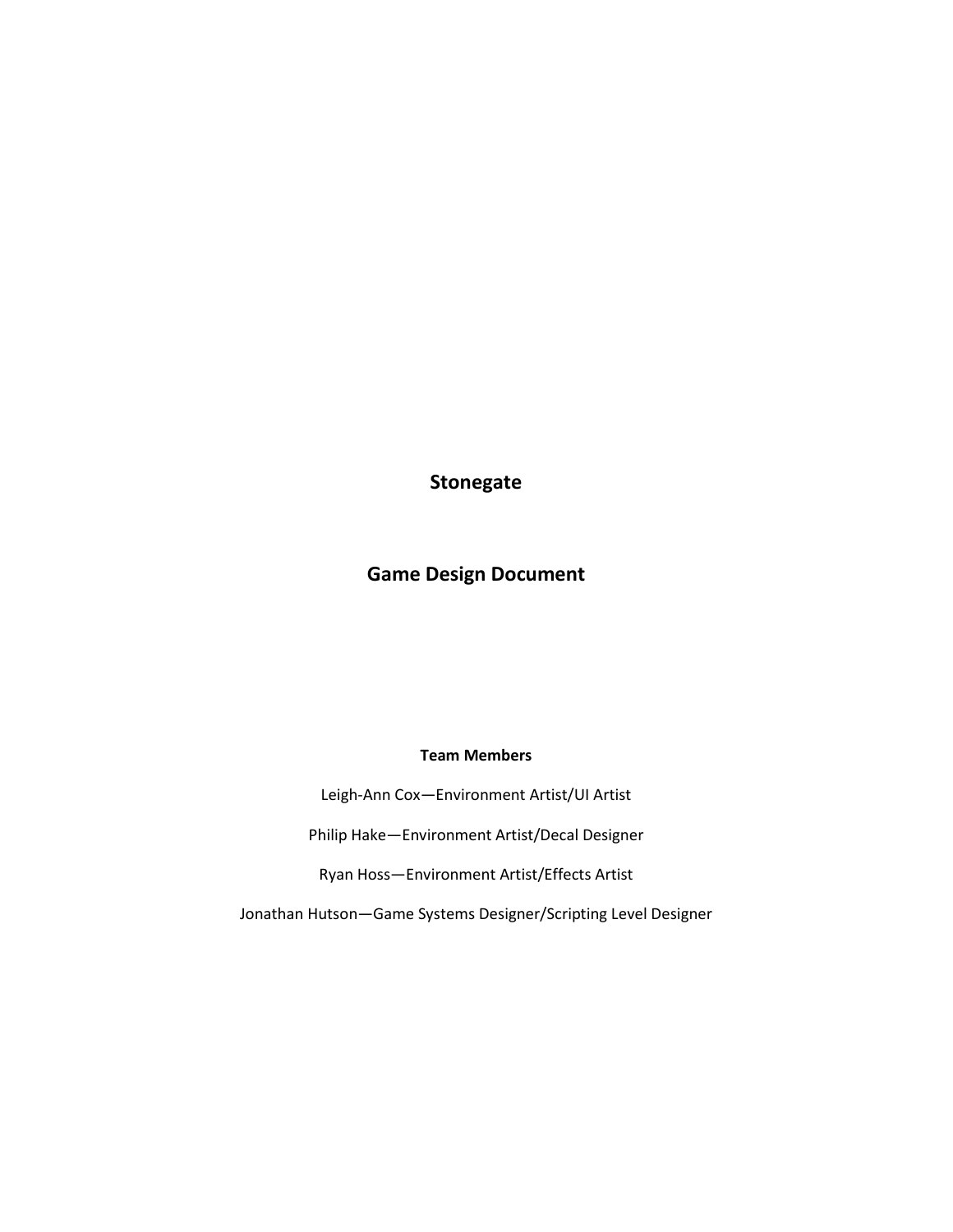### **One Sheet—Summary**

**Title**

*Stonegate*

# **Genre**

First-Person Action/Adventure

### **Version**

1.0—Preliminary Proposal

# **Category**

*Stonegate* is an engrossing, first-person action/adventure game that immerses the player using both believable environments and innovative gameplay elements. The game contains exploration, magic spells, melee combat using a variety of weapons, and an inventory system.

### **Platform**

PC

# **The Big Idea**

A mysterious wizard has been captured. His magical staff has been confiscated. He has been thrown in the dungeon of a sprawling castle. However, this is exactly what the wizard wanted to happen, because there is a powerful magical artifact in the castle that he's after—once he escapes from the dungeon.

# **Play Mechanic**

As the wizard, the player will explore the dungeon, making his way through the environment and trying to escape. At first, the wizard has only an enchanted bone with a simple magical attack, but as the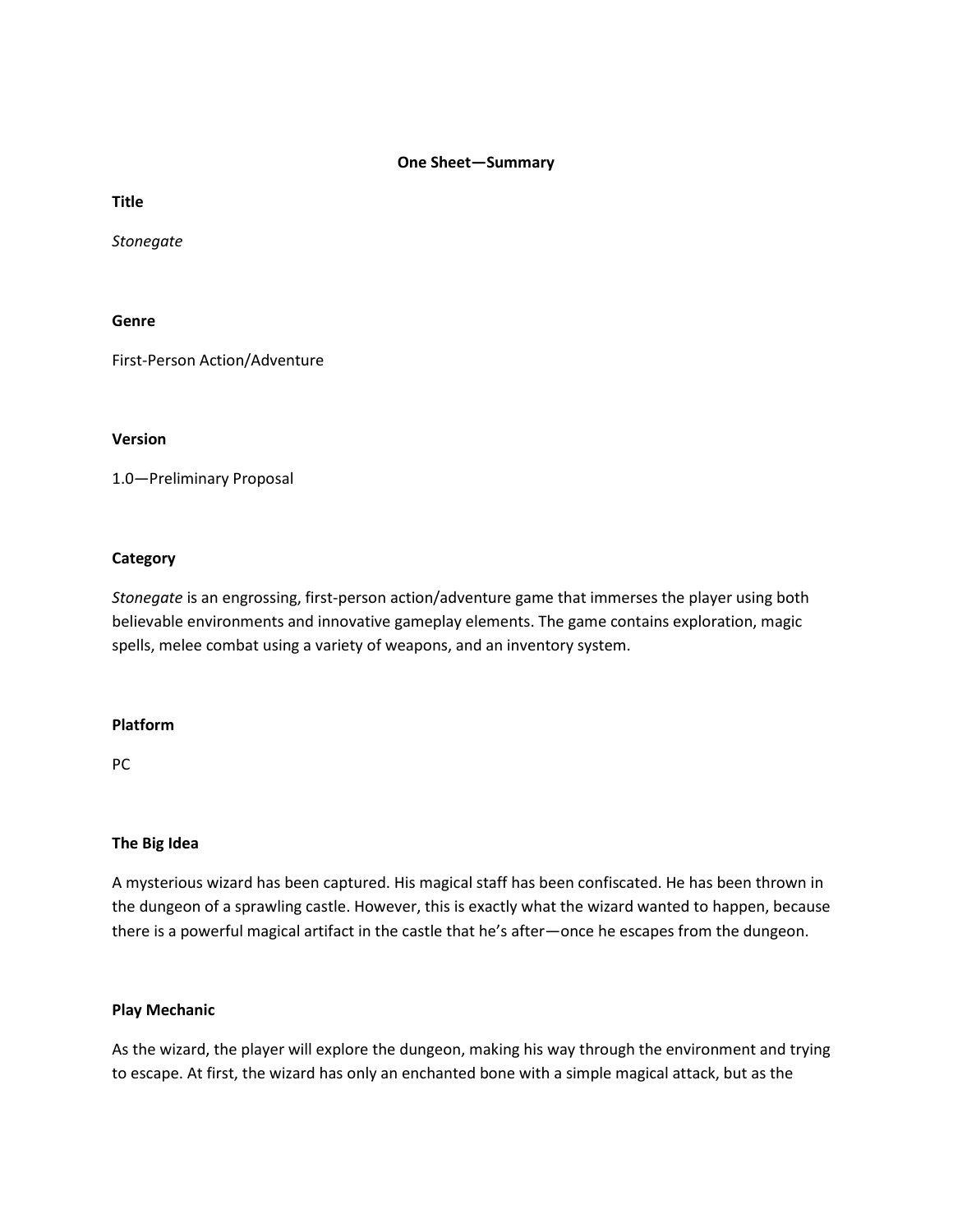player progresses further, he will be able to wield a magical staff and a variety of weapons, each with different attack styles and strengths.

# **Target Audience**

Targeted for the 16-35-year-old gamer, either gender. The type of gamer that *Stonegate* aims for are ones that enjoy a combination of an engrossing story, and immersive gameplay. The target player is a fan of the medieval/magical setting, as well as action-adventure games in general.

# **Key Features**

- Immersive gameplay, exploring the large dungeon and castle
- Magical spells to discover and master
- Different weapons with varied attack styles and strengths
- Rich medieval storyline and characters

### **Controls**

| WASD                         | Move                                       |
|------------------------------|--------------------------------------------|
| Spacebar                     | Jump                                       |
| Mouse Cursor                 | Camera Angle                               |
| Left Mouse Button            | Cast Spell (magic) / Strike Weapon (melee) |
| Middle Mouse Button (scroll) | <b>Change Weapons</b>                      |
| R                            | Healing Spell (when acquired)              |
| F                            | Context Sensitive / Pick up items          |
| ı                            | Open Inventory Screen                      |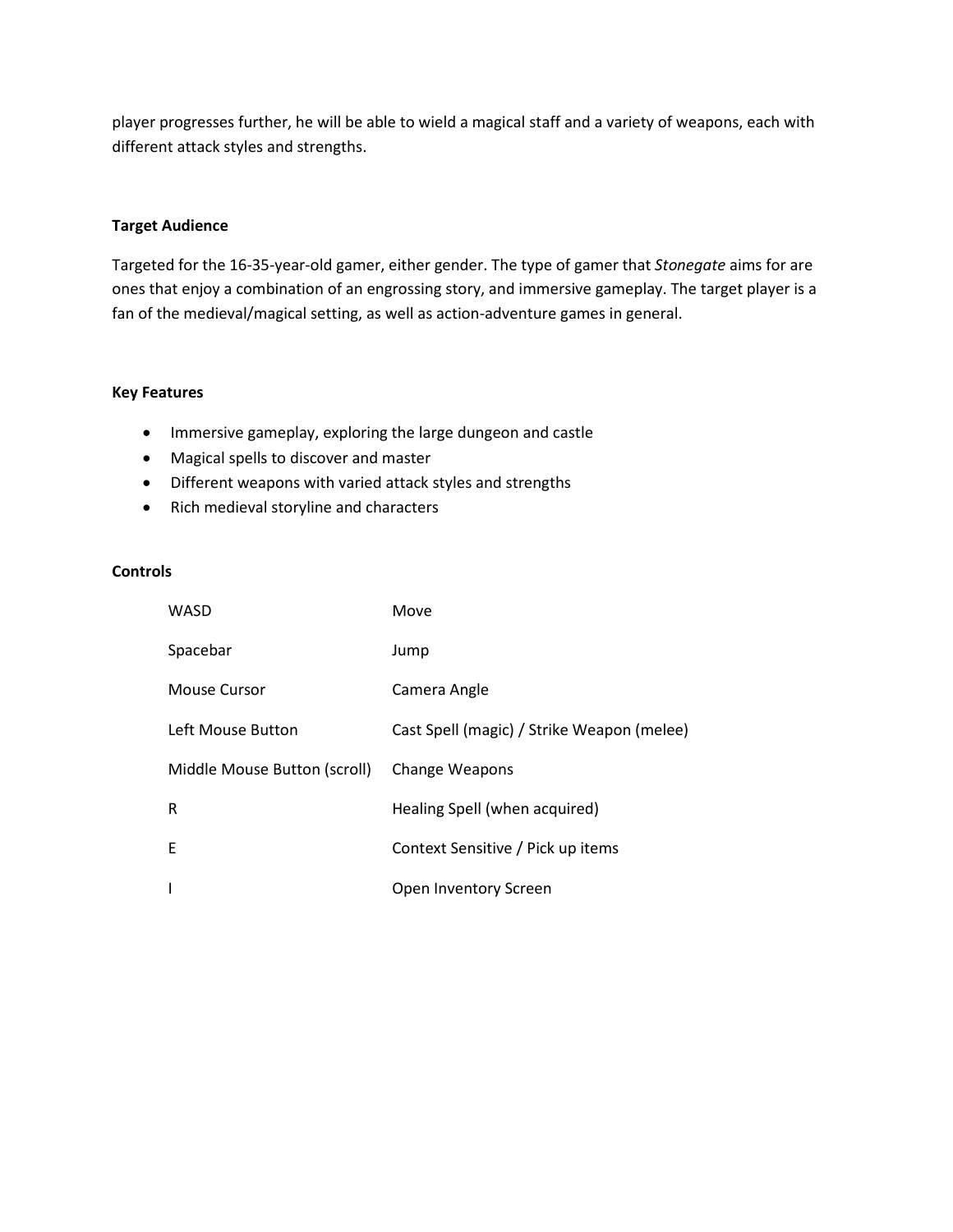### **Team Member Duties**

### *Leigh-Ann Cox—Environment Artist/UI Artist*

Primarily responsible for modeling and texturing environment objects in the level, such as wall trim, buckets, detailed medieval shield, goblets, tables, chairs, benches, tapestries, books, brick corners, and bookshelves, as well as base textures for brick and concrete. Also created user interface artwork such as an open book, inventory bag, health gauge, 11 separate thumbnail images for use in the inventory system, and introduction screen.

### *Philip Hake—Environment Artist/Decal Designer*

Primarily responsible for the initial blocking in and layout of the level. Compiled external artwork from the other environment artists into the finished level. Modeled and textured environment assets such as a locked chest, coins, doors, door frames, cages, cell doors, weapons, shield, and wall supports such as ceiling meshes and trusses. Also created the material setup for the guard room. Also created an extensive decal library, including things such as blood, hay, fire burn marks, maps, and tapestries. Also worked on finalizing the lighting in the level, as well as a matinee cutscene.

### *Ryan Hoss—Environment Artist/Effects Artist*

Primarily responsible for the effects work in the level using particles. Specific assets include unique particle systems for the bone weapon, the healing spellbook, the fire in the chandeliers and torches, and a complex healing spell using a combination of five separate emitters. Created interactive chains using the physics asset system. Also modeled and textured environment assets such as static chains, candles with flickering flames, wall torches, ground torches, and chandeliers.

#### *Jonathan Hutson—Game Systems Designer/Scripting Level Designer*

Responsible for creating all interactive elements within the level using both Unreal Kismet and UnrealScript. Removed initial UDK HUD and graphics, and coded a custom health system. Created a custom inventory system in which the user can pick up objects, removing them from the level and placing them in a UI inventory. Set up interactive doors that open using physics. Coded a magical spell system that interacts with the environment and damages enemies. Coded a custom, extensive melee combat system that allows for dynamic weapon switching, each with different damage types and animations. Set up interactive static mesh that allowed a freezing door to change materials and gain the ability to be destroyed. Created level